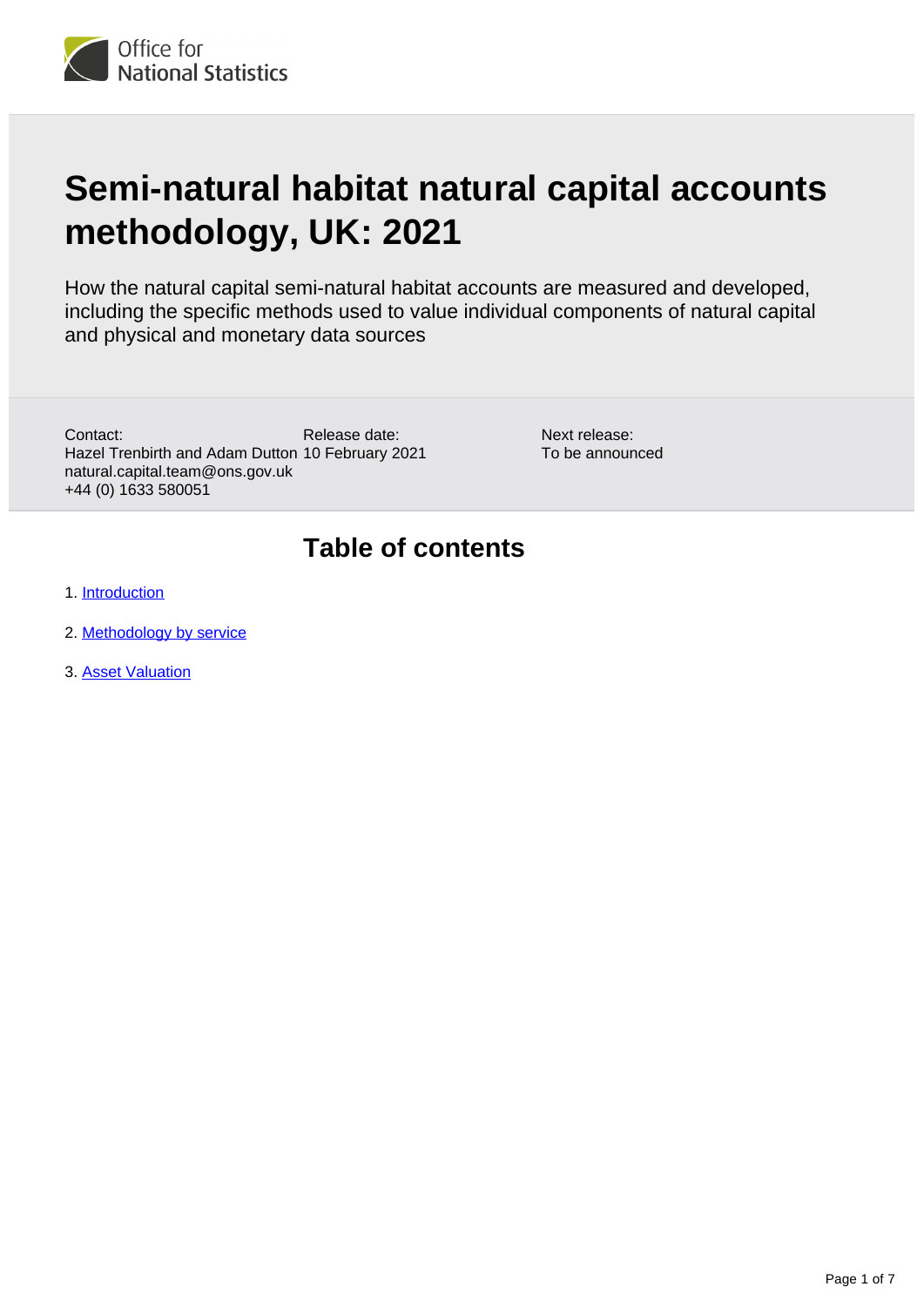## <span id="page-1-0"></span>**1 . Introduction**

The methodology used to develop these estimates remains under development; the estimates reported in [Semi](https://www.ons.gov.uk/economy/environmentalaccounts/bulletins/seminaturalhabitatnaturalcapitalaccountsuk/2021)[natural habitat natural capital accounts, UK: 2021](https://www.ons.gov.uk/economy/environmentalaccounts/bulletins/seminaturalhabitatnaturalcapitalaccountsuk/2021) are experimental and should be interpreted in this context.

[Experimental Statistics](https://www.ons.gov.uk/methodology/methodologytopicsandstatisticalconcepts/guidetoexperimentalstatistics) are those that are in the testing phase, are not yet fully developed and have not been submitted for assessment to the UK Statistics Authority. Experimental Statistics are published to involve customers and stakeholders in their development and as a means of building in quality at an early stage.

This article describes the methodology used to develop Natural Capital Ecosystem Service Accounts. The broad approach to valuation and the overarching assumptions made are explained in this article. This is followed by a more detailed description of the specific methodologies used to value the individual components of natural capital and physical and monetary data sources.

We have used a wide variety of sources for estimates of UK semi-natural natural capital, which have been compiled in line with the guidelines recommended by the United Nations (UN) System of Environmental-Economic Accounting Central Framework and System of Environmental-Economic Accounting Experimental Ecosystem Accounting principles, which are in turn part of the wider framework of the system of national accounts.

As the UN guidance is still under development, the Office for National Statistics (ONS) and the Department for Environment, Food and Rural Affairs (Defra) published a summary of the [principles underlying the accounts](https://www.ons.gov.uk/economy/environmentalaccounts/methodologies/principlesofnaturalcapitalaccounting).

We welcome discussion regarding any of the approaches presented.

## <span id="page-1-1"></span>**2 . Methodology by service**

This section provides an explanation of the data sources and methods used in each service.

#### **Water abstraction**

Physical data for water abstraction are sourced from Scottish Water, Defra, Natural Resources Wales, and Northern Ireland Water. No industry water data are available for Scotland so only data for public water supply are included to maintain consistency. Removing industry data also avoids double counting with the valuation of hydropower.

Monetary estimates are based on resource rents calculated for the Standard Industrial Classification (SIC) subdivision class: Water collection, treatment and supply (SIC 36). The definition of this industry subdivision states, "the collection, treatment and distribution of water for domestic and industrial needs. Collection of water from various sources, as well as distribution by various means is included". A limitation of this approach, therefore, is that the calculated resource rent is not purely related to water supply, but also includes the process of treating the water.

Further work is required to value the services relating to other uses of the water provisioning services, and to explore the roles of different ecosystem types in providing clean water.

We are exploring alternative methods used to value water provisioning services, with the aim to look at the shortterm cost and certainty, and long-term sustainability of the UK's water supply. Our aim is to capture the impact of the changing demand for water, and of climate change on the UK water supply by reporting on: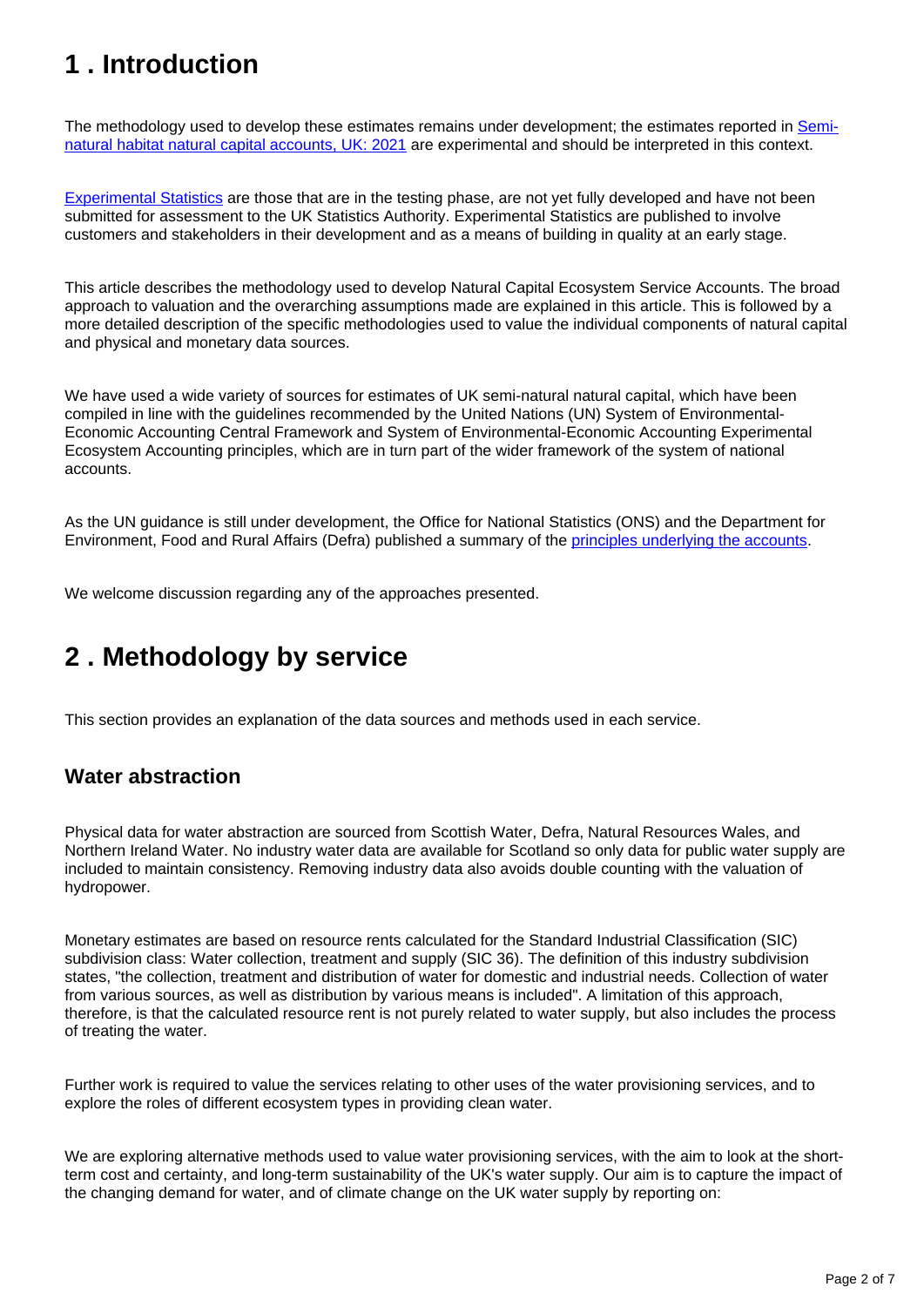- current and projected demand and water abstraction levels
- weather forecasts and costs of ecologically excessive abstraction
- water movements by truck
- restrictions on supply

Because of population growth in England, and climate change, [demand for water is forecast to continue to](https://assets.publishing.service.gov.uk/government/uploads/system/uploads/attachment_data/file/758983/Climate_change_impacts_and_adaptation.pdf)  [increase \(PDF, 622.88KB\),](https://assets.publishing.service.gov.uk/government/uploads/system/uploads/attachment_data/file/758983/Climate_change_impacts_and_adaptation.pdf) according to the Environment Agency 2018. This report also states that current levels of water abstraction are already unsustainable in certain regions, creating pressure on our water resources. Climate change effects are predicted to lead to increasing winter rainfall and reducing summer rainfall resulting in floods in the winter and droughts in the summer.

#### **Renewable generation**

Energy generated by renewable sources is published by the Department for Business, Energy and Industrial Strategy (BEIS) in the [Digest of UK Energy Statistics.](https://www.gov.uk/government/statistics/renewable-sources-of-energy-chapter-6-digest-of-united-kingdom-energy-statistics-dukes)

Monetary estimates are based on the "residual value" resource rent approach calculated from the SIC Group 35.1: Electric power generation, transmission and distribution. These data are then apportioned using turnover from our [Annual Business Survey \(ABS\)](https://www.ons.gov.uk/businessindustryandtrade/business/businessservices/datasets/uknonfinancialbusinesseconomyannualbusinesssurveysectionsas) to derive the resource rent of 35.11: Production of electricity. To estimate the renewable provisioning valuation, data were further apportioned using renewables proportion of total energy generation.

On semi-natural habitats renewable energy generation is from hydro and wind sources. To calculate the proportion of wind turbines on semi-natural land the map of semi-natural habitats was overlaid with location of UK turbines. BEIS wind farm maps do not necessarially indicate turbine positions so an alternative was required.

To better apportion the capacity, a new method was developed using a combination of BEIS wind farm points and Ordinance Survey (OS) wind turbine points:

- Voronoi polygons, representing an area closer to their parent point than any other point, are created around the wind farm points (wind farms with less than 1MW capacity are filtered out)
- this is then intersected with wind turbine points, thus assigning them to a given windfarm
- the wind turbine points are intersected with the land cover polygons
- for each Voronoi polygon, the proportion of assigned wind turbines on the land cover types is calculated
- this proportion is multiplied by the parent wind farm's capacity, giving the capacity on the land cover for that farm
- this is then summed to obtain the total capacity of wind turbines on the land cover

#### **Carbon sequestration**

Estimates relate to the removal of carbon dioxide equivalent (CO2e) from the atmosphere by habitats in the UK. However, because of a lack of data we are unable to include the marine habitat, including those intertidal areas such as saltmarsh. Furthermore, peatlands are only partially covered. [The Centre for Ecology and Hydrology](https://naei.beis.gov.uk/reports/reports?report_id=980) estimates that degraded peatland emits 23 million tonnes of CO2e. This is more than the natural environment removes.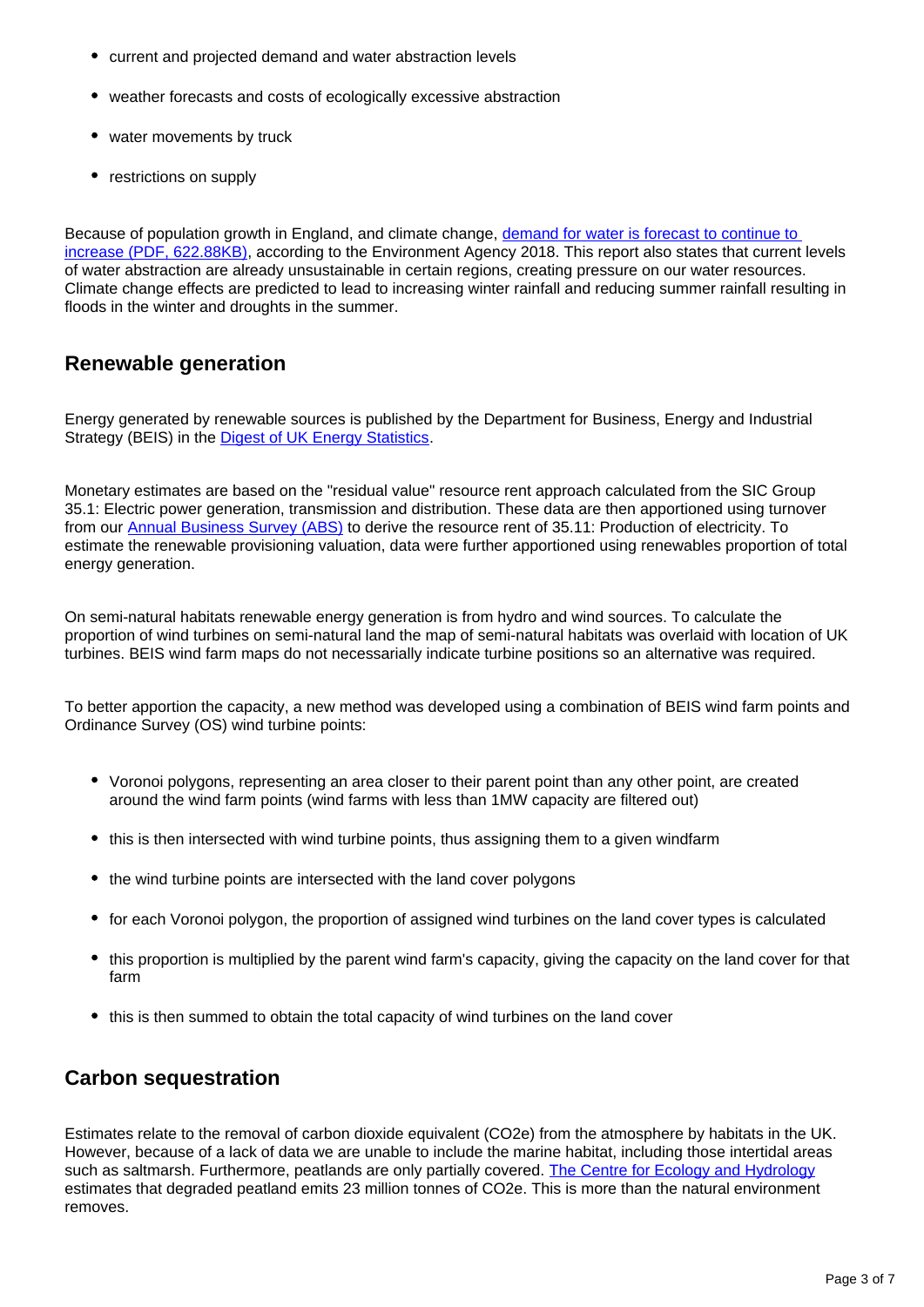The carbon sequestration data come from the UK National Atmospheric Emission Inventory (NAEI), which reports current and future projections of carbon removal for the land use, land use change and forestry (LULUCF) sector.

LULUCF sector breakdown identifies net carbon sequestration activities in the following subcategories:

- forest land remaining forest land
- land converted to forest land
- grassland remaining grassland
- land converted to grassland
- cropland remaining cropland
- land converted to cropland
- wetlands remaining wetlands
- land converted to wetlands

For the years 1990 to 2018, estimates of carbon sequestration are sourced from the [Greenhouse gas inventory.](http://naei.beis.gov.uk/reports/reports?report_id=958) In the asset valuation, projections of carbon sequestration are provided for the years 2017 to 2050 using the central values. This is produced by the National Atmospheric Emission Inventory (NAEI) in the [LULUCF emission](http://naei.beis.gov.uk/reports/reports?report_id=927)  [projections.](http://naei.beis.gov.uk/reports/reports?report_id=927) For years used in the projections beyond 2050, the carbon sequestration rate is assumed to be constant as at 2050 levels.

To work out the annual value, we multiply the physical flow by the carbon price. The carbon price used in calculations is based on the [projected non-traded price of carbon](https://www.gov.uk/government/publications/valuation-of-energy-use-and-greenhouse-gas-emissions-for-appraisal) schedule. This is contained within the Data Table 3 of the Green Book supplementary guidance. Carbon prices are available from 2010 to 2100. Prices beyond 2100 are constant at 2100 levels.

The non-traded carbon prices are used in [appraising policies](https://www.gov.uk/government/publications/carbon-valuation-in-uk-policy-appraisal-a-revised-approach) influencing emissions in sectors not covered by the EU Emissions Trading System (ETS) (the non-traded sector). This is based on estimates of the marginal abatement cost (MAC) required to meet a specific emission reduction target. Beyond 2030, with the (expected) development of a more comprehensive global carbon market, the traded and non-traded prices of carbon are assumed to converge into a single traded price of carbon.

To apportion from total UK to semi-natural habitats data on land area was obtained. Broadleaved woodland was calculated using data from the National Forest Inventory, with 55% of total woodland being broadleaved. Proportion of semi-natural grasslands was calculated from the Land Cover Map 2015 data, of which 24% of the total grasslands is semi-natural.

#### **Air pollution removal by vegetation**

Air quality regulation estimates have been supplied in consultation with the Centre for Ecology and Hydrology (CEH). A very brief overview of the methodology will be explained here. A more detailed explanation can be found in the full [methodology report p](http://nora.nerc.ac.uk/id/eprint/524081/)ublished in July 2017.

Air pollution levels are produced by the European Monitoring and Evaluation Program Unified Model for the UK (EMEP4UK) atmospheric chemistry and transport model. EMEP4UK uses emissions data and models to calculate pollutant transport and deposition, considering meteorology and pollutant interactions.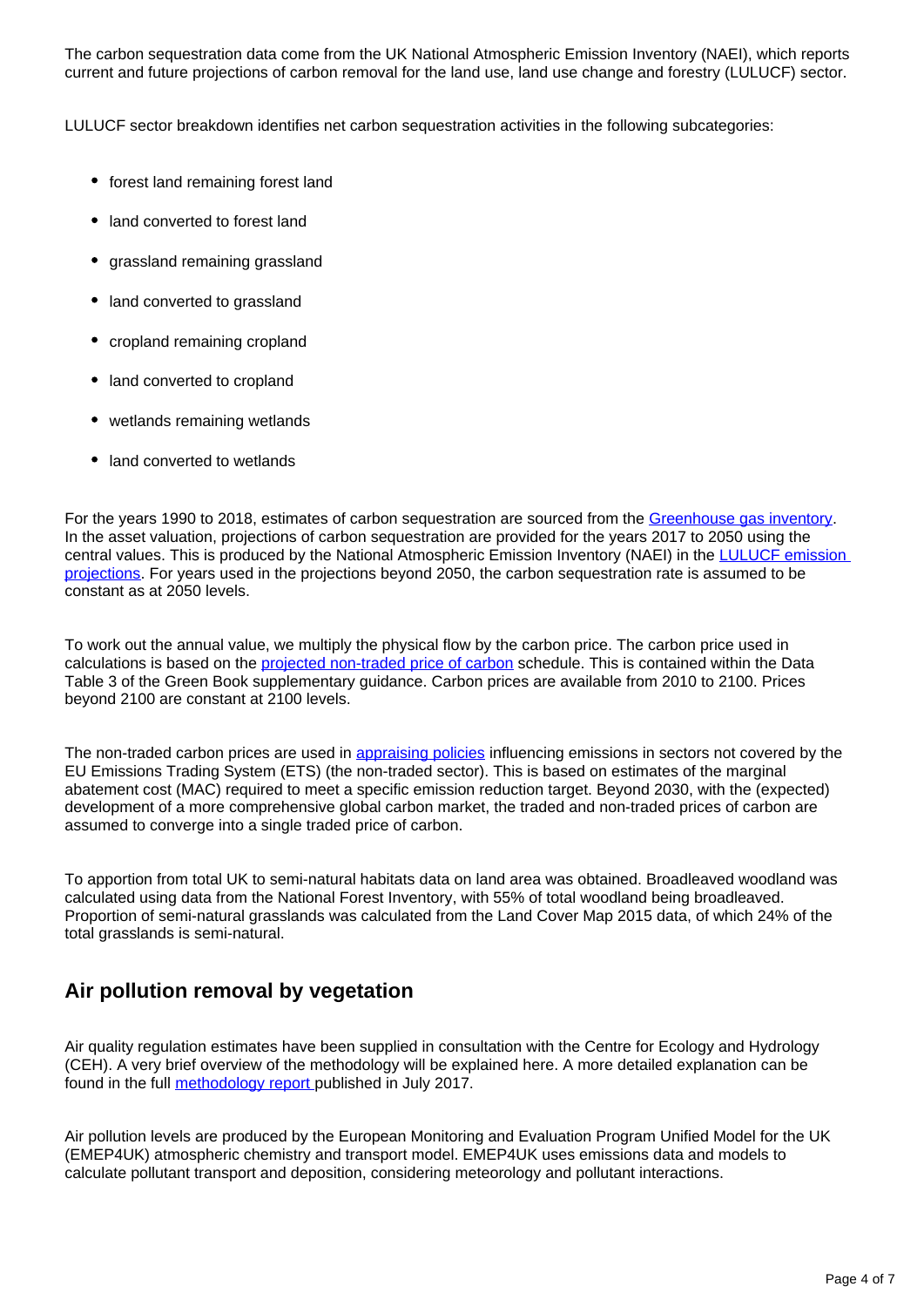Air pollution data removal by UK vegetation has been modelled for the years 2007, 2011, 2015 and then scaled to create values in 2030. Between these years a linear interpolation has been used and adjusted for real pollution levels as an estimation of air pollution removal.

The health benefits were calculated from the change in pollutant exposure from the EMEP4UK scenario comparisons, that is, the change in pollutant concentration to which people are exposed. Damage costs per unit exposure were then applied to the benefiting population at the local authority level for a range of avoided health outcomes:

- respiratory hospital admissions
- cardiovascular hospital admissions
- loss of life years (long-term exposure effects from PM2.5 and nitrogen dioxide (NO2))
- deaths (short-term exposure effects from ozone (O3))

The damage costs were updated in February 2019. The report by Defra includes the method of damage cost [calculation \(PDF, 0.9MB\).](https://uk-air.defra.gov.uk/assets/documents/reports/cat09/1902271109_Damage_cost_update_2018_FINAL_Issue_2_publication.pdf)

The economic value is attributed to the UK National Ecosystem Assessment (UKNEA) broad habitats at a UK level, by allocating the total economic value of pollutant removal at the UK level by the proportion of pollutant removed by each vegetation type. This physical estimate was calculated for the UKNEA broad habitats at the grid square level by first disaggregating the quantity of pollutant removed by each CEH Landcover class and then reaggregating these estimates up to the UKNEA broad habitats.

Future flow projections used for asset valuation incorporate an average population growth rate and an assumed 2% increase in income per year (declining to 1.5% increase after 30 years and 1% after 75 years). Income elasticity is assumed to be one, meaning that if income rises by 1% then demand for healthcare also increases by 1%. Annual forecasts are discounted to 2018 present values using a 3.5% discount rate, reducing appropriately as per the Green Book methodology. More work is being conducted in this area.

To apportion from total UK to semi-natural habitats data on land area was obtained. Broadleaved woodland was calculated using data from the National Forest Inventory, with 55% of total woodland being broadleaved. In addition to the apportioned woodland, data was used from the inventory on semi-natural grassland, mountain, moorland and heath and open water, wetland and floodplain to calculate semi-natural benefits.

#### **Recreation**

The recreation estimates are adapted from the "simple travel cost" method developed by Ricardo-AEA in the methodological report Reviewing cultural services valuation methodology for inclusion in aggregate UK natural [capital estimate.](https://www.ons.gov.uk/economy/environmentalaccounts/methodologies/uknaturalcapitalaccountsmethodologyguideoctober2019) This method was originally created for use on the Monitor of Engagement with the Natural [Environment \(MENE\) Survey](https://www.gov.uk/government/collections/monitor-of-engagement-with-the-natural-environment-survey-purpose-and-results), which covers recreational visits by respondents in England.

The method looks at the expenditure incurred to travel to the natural environment and some expenditure incurred during the visit. This expenditure method considers the market goods consumed as part of making the recreational visit (that is, fuel, public transport costs, admission charges and parking fees). This expenditure is currently assumed as a proxy for a marginal price for accessing the site.

Estimates for the cultural service of outdoor recreation in this publication use survey data across four surveys covering England, Wales, and Scotland. Combined Great Britain outputs are scaled up to UK level using [population estimates](https://www.ons.gov.uk/peoplepopulationandcommunity/populationandmigration/populationestimates/datasets/populationestimatesforukenglandandwalesscotlandandnorthernireland) for people aged 16 years and over.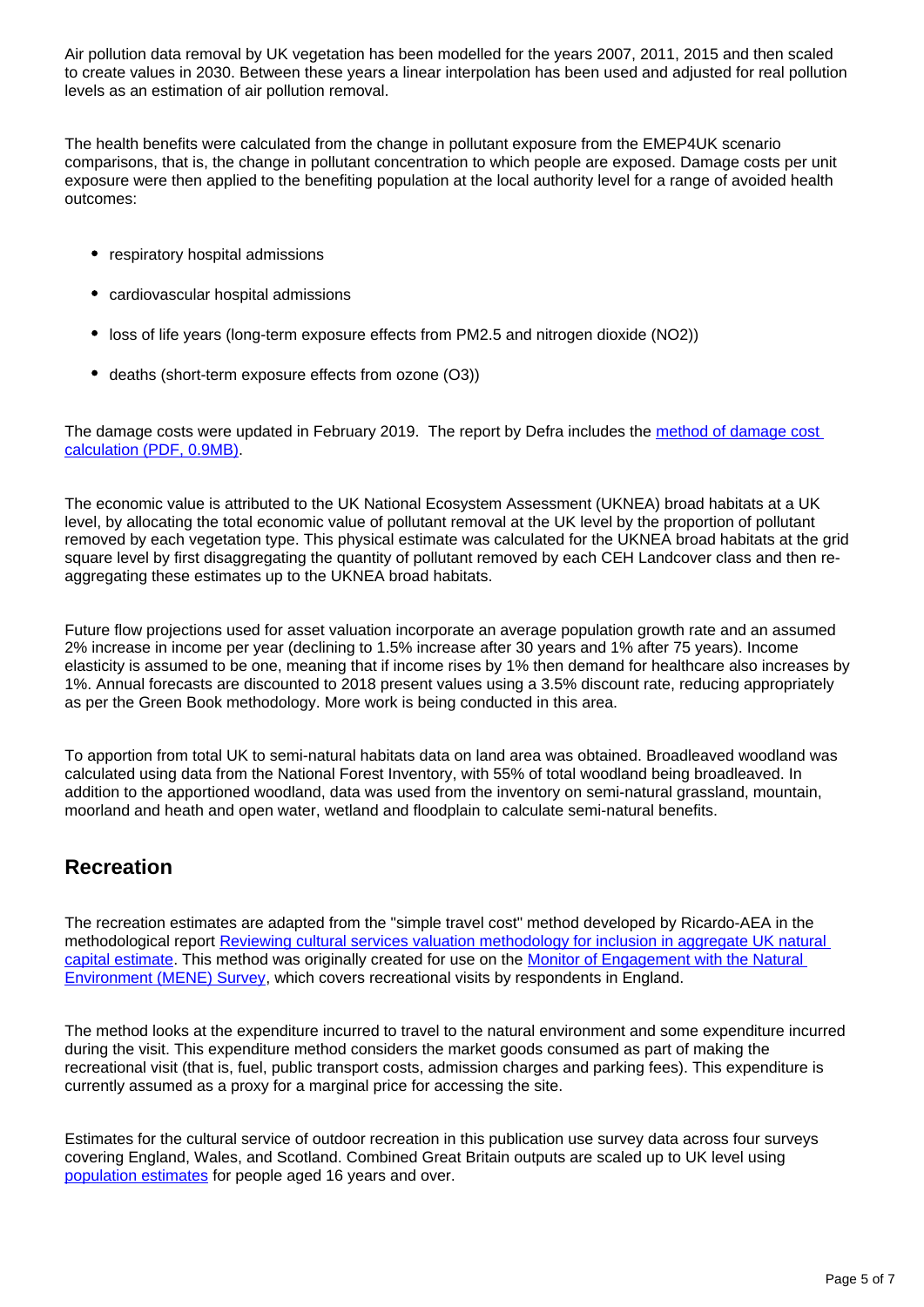The questions used from these surveys can be broadly summarised as:

- How many visits to the outdoors for leisure and recreation have you made in the last four weeks?
- On the last visit to the outdoors, what type of habitat did you go to?
- What was the main means of transport used on this last visit?
- How far did you travel to get to and from the main destination of this visit?
- How long was the visit, in terms of time (including travel time)?
- How much did you spend on [spending category]?

For estimates of outdoor recreation in England, the [Monitor of Engagement with the Natural Environment \(MENE\)](https://www.gov.uk/government/collections/monitor-of-engagement-with-the-natural-environment-survey-purpose-and-results)  [Survey](https://www.gov.uk/government/collections/monitor-of-engagement-with-the-natural-environment-survey-purpose-and-results) is used. The survey collects detailed information on people's use and enjoyment of the natural environment during visits. This report relates to the full ten years of surveying from March 2009 to February 2019. MENE samples around 47,000 respondents, containing around 20,000 visit takers, annually.

In Scotland, data from two surveys are used to produce estimates of outdoor recreation. From 2003 to 2012, data from the [Scottish Recreation Survey \(ScRS\)](https://www.nature.scot/professional-advice/land-and-sea-management/managing-access-and-recreation/increasing-participation/measuring-participation) was used. The ScRS was undertaken through the inclusion of a series of questions in every monthly wave of the TNS Omnibus survey, the Scottish Opinion Survey (SOS). In every month of the Scottish Opinion Survey around 1,000 face-to-face interviews are undertaken with adults in Scotland aged 16 years and over.

Replacing the ScRS, Scottish Natural Heritage commissioned the [Scotland's People and Nature Survey \(SPANS\)](https://www.nature.scot/professional-advice/land-and-sea-management/managing-access-and-recreation/increasing-participation/measuring-participation) for the first time in 2013 to 2014, then again in 2017 to 2018. Unlike ScRS, SPANS excludes questions relating to respondent expenditure during their last outdoor recreation visit. To produce estimates of Scottish outdoor recreation expenditure beyond 2012 we created a statistical model. Using comparable MENE and ScRS data, this model examined the relationship between English and Scottish per visit expenditure on a habitat basis. Linear interpolation was used to produce estimates of Scottish recreation from 2014 to 2016.

Previously, we used the [Welsh Outdoor Recreation Survey \(WORS 2014\)](https://naturalresources.wales/evidence-and-data/research-and-reports/national-survey-for-wales/?lang=en) in combination with England's MENE survey to produce outdoor recreation estimates for Wales. However, since obtaining 2016 and 2018 data from the [National Survey for Wales \(NSW\),](https://naturalresources.wales/evidence-and-data/research-and-reports/national-survey-for-wales/?lang=en) all Welsh estimates are calculated using NSW only, as NSW provides improved quality of the sampling approach and comparability between WORS and NSW is not advisable.

For the asset valuation of outdoor recreation, projected population growth calculated from [Office for National](https://www.ons.gov.uk/peoplepopulationandcommunity/populationandmigration/populationprojections/datasets/tablea11principalprojectionuksummary)  [Statistics \(ONS\) population statistics](https://www.ons.gov.uk/peoplepopulationandcommunity/populationandmigration/populationprojections/datasets/tablea11principalprojectionuksummary) and an income uplift assumption, were implemented into the estimation. The income uplift assumptions are 1%, declining to 0.75% after 30 years and 0.5% after a further 45 years. These assumptions project the annual value to increase over the 100 years.

It is acknowledged that the expenditure-based method provides an underestimation of the value provided by visits to the natural environment. Primarily, this is because there are several benefits that are not accounted for, including scientific and educational interactions, health benefits and aesthetic interactions. Currently, there is no method in use that incorporates these considerations. Additionally, the time spent by people in the natural environment is not itself directly valued because of the accounting and methodological challenges involved.

A significant number of outdoor recreation visits have no expenditure as people take local visits, such as walking to a local park. The value of local recreation and the aesthetic benefit from living near green and blue spaces is estimated through house prices.